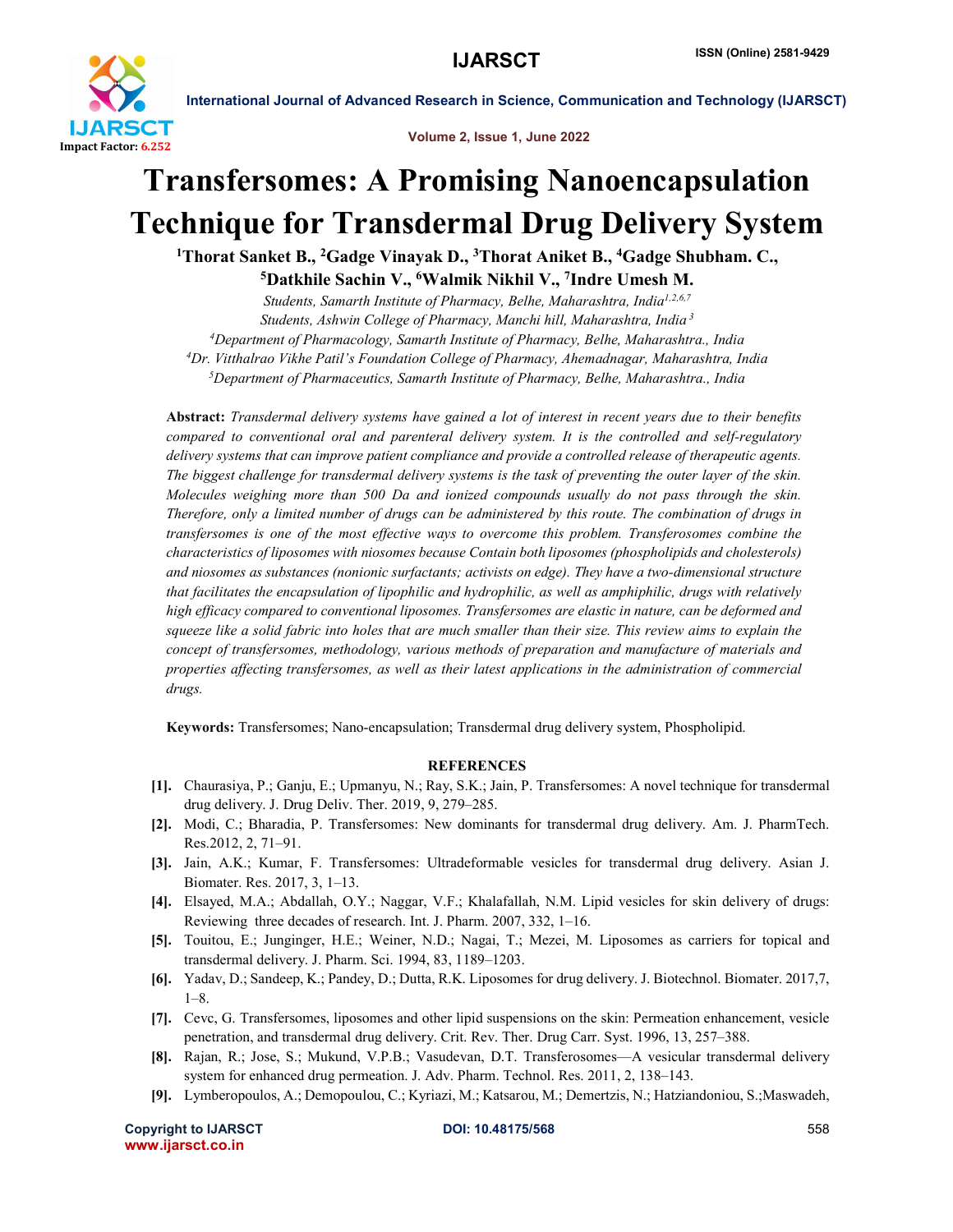

#### Volume 2, Issue 1, June 2022

H.; Papaioanou, G.; Demetzos, C.; Maibach, H.; et al. Liposome percutaneous penetration in vivo. Toxicol. Res. Appl. 2017, 1, 1–6.

- [10]. Li, J. Microneedle Patches as Drug and Vaccine Delivery Platform. Curr. Med. Chem. 2017, 24, 2413–2422.
- [11]. Wang, M.; Marepally, S.; Vemula, P.; Xu, C. Inorganic Nanoparticles for Transdermal Drug Delivery and Topical Application. In Nanoscience in Dermatology; Elsevier: Amsterdam, The Netherlands, 2016; pp. 57– 72.
- [12]. Xu, B.; Jiang, G.; Yu, W.; Liu, D.; Zhang, Y.; Zhou, J.; Sun, S.; Liu, Y. H2O2-Responsive mesoporous silica nanoparticles integrated With microneedle patches for the glucose-monitored transdermal delivery of insulin. J. Mater. Chem. B 2017, 5, 8200–8208.
- [13]. Pegoraro, C.; MacNeil, S.; Battaglia, G. Transdermal drug delivery: From micro to nano. Nanoscale 2012, 4, 1881–1894.
- [14]. Fesq, H.; Lehmann, J.; Kontny, A.; Erdmann, I.; Theiling, K.; Rother, M.; Ring, J.; Cevc, G.; Abeck, D. Improved Risk-benefit ratio for topical triamcinolone acetonide in Transfersome in comparison with equipotent cream and ointment: A randomized controlled trial. Brit. J. Dermatol. 2003, 149, 611–619.
- [15]. Cevc, G. Transfersomes: Innovative transdermal drug carriers. In Modified-Release Drug Delivery Technology, 1<sup>st</sup> ed.; Rathbone, M.J., Hadgraft, J., Roberts, M.S., Eds.; Marcel Dekker, Inc.: New York, NY, USA, 2002; Volume 126, pp. 533–546. ISBN 0-8247-0869-5.
- [16]. Rai, S.; Pandey, V.; Rai, G. Transfersomes as versatile and flexible nano-vesicular carriers in skin cancer therapy: The state of the art. Nano Rev. Exp. 2017, 8, 1325708.
- [17]. Fernández-García R, Lalatsa A, Statts L, Bolás-Fernández F, Ballesteros MP, Serrano DR. Transferosomes as Nanocarriers for drugs across the skin: Quality by design from lab to industrial Scale. Int J Pharm. 2020;573:118817
- [18]. Walve, J.R.; Bakliwal, S.R.; Rane, B.R.; Pawar, S.P. Transfersomes: A surrogated carrier for transdermal drug delivery system. Int. J. Appl. Biol. Pharm. Technol. 2011, 2, 204–213.
- [19]. Sivannarayana, P.; Rani, A.P.; Saikishore, V.; VenuBabu, C.; SriRekha, V. Transfersomes: Ultra deformable vesicular carrier systems in transdermal drug delivery system. Res. J. Pharm. Dos. Forms Technol. 2012, 4,243– 255.
- [20]. Sachan, R.; Parashar, T.; Soniya, S.V.; Singh, G.; Tyagi, S.; Patel, C.; Gupta, A. Drug carrier transfersomes:A novel tool for transdermal drug delivery system. Int. J. Res. Dev. Pharm. Life Sci. 2013, 2, 309–316.
- [21]. Li, J.; Wang, X.; Zhang, T.; Wang, C.; Huang, Z.; Luo, X.; Deng, Y. A review on phospholipids and their main Applications in drug delivery systems. Asian J. Pharm. Sci. 2015, 10, 81–98.
- [22]. Bhasin, B.; Londhe, V.Y. An overview of transfersomal drug delivery. Int. J. Pharm. Sci. Res. 2018, 9,2175– 2184.
- [23]. Lei, W.; Yu, C.; Lin, H.; Zhou, X. Development of tacrolimus-loaded transfersomes for deeper skin penetration Enhancement and therapeutic effect improvement in vivo. Asian J. Pharm. Sci. 2013, 8, 336–345.
- [24]. Pandey, A. Role of surfactants as penetration enhancer in transdermal drug delivery system. J. Mol. Pharm.Org. Process. Res. 2014, 2, 1–10.
- [25]. Duangjit, S.; Opanasopit, P.; Rojanarata, T.; Ngawhirunpat, T. Characterization and in vitro skin permeation Of meloxicam-loaded Liposomes versus Transfersomes. J. Drug Deliv. 2010, 2011, 1–9.
- [26]. Aggarwal, N.; Goindi, S. Preparation and evaluation of antifungal efficacy of griseofulvin loaded deformable Membrane vesicles in optimized guinea pig model of Microsporum canis—Dermatophytosis. Int. J. Pharm.2012, 437, 277–287.
- [27]. Chen, J.; Lu, W.-L.; Gu, W.; Lu, S.-S.; Chen, Z.-P.; Cai, B.-C. Skin permeation behavior of elastic liposomes:Role of formulation ingredients. Expert Opin. Drug Deliv. 2013, 10, 845–856.
- [28]. Dhopavkar S, Kadu P. Transfersomes-a Boon for transdermal delivery. Indo American Journal Of Pharmaceutical Sciences. 2017;4(9):2908-19.
- [29]. Moawad, F.A.; Ali, A.A.; Salem, H.F. Nanotransfersomes-loaded thermosensitive in situ gel as a rectal Delivery system of tizanidine HCl: Preparation, in vitro and in vivo performance. Drug Deliv. 2017, 24, 252– 260.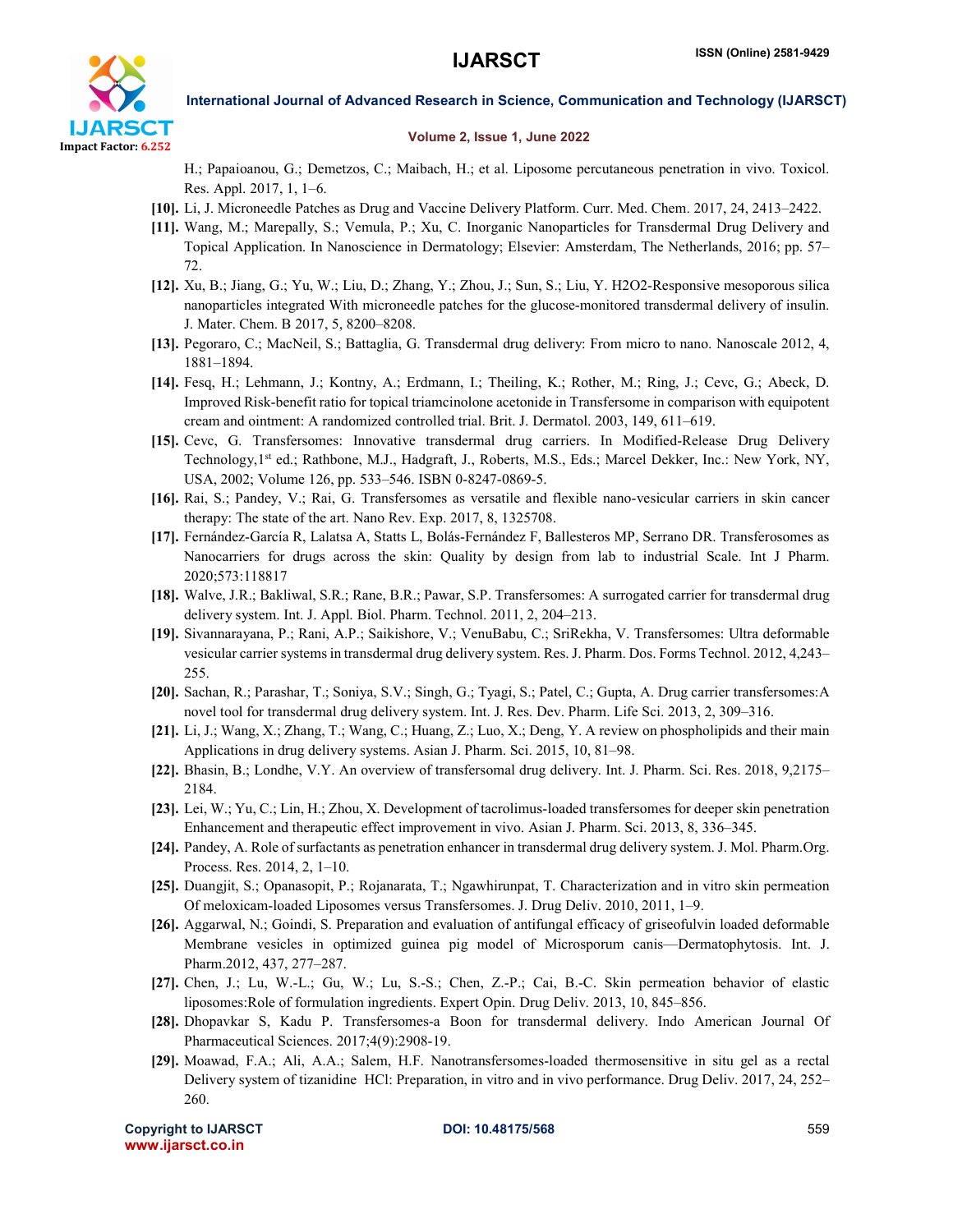

### Volume 2, Issue 1, June 2022

- [30]. Bnyan, R.; Khan, I.; Ehtezazi, T.; Saleem, I.; Gordon, S.; Neill, F.O.; Roberts, M. Surfactant effects on lipidbased Vesicles properties. J. Pharm. Sci. 2018, 107, 1237–1246.
- [31]. Suresh. D. Kumavat\*. Transfersomes: A Promising Approach for Transdermal Drug Delivery System. Asian journal of Pharmaceutical sciences and research 2013;3.
- [32]. Van Hoogevest, P.; Wendel, A. The use of natural and synthetic phospholipids as pharmaceutical excipients. Eur. J. Lipid Sci. Technol. 2014, 116, 1088–1107.
- [33]. Mathur, M. Approaches for improving the pharmacological and pharmacokinetics properties of herbal drugs.Int. Res. J. Pharm. Appl. Sci. 2013, 3, 40–50.
- [34]. Cevc, G. Transdermal drug delivery of insulin with ultradeformable carriers. Clin. Pharmacokinet. 2003, 42,461–474.
- [35]. Jadupati, M.; Kumar, N.A. Transferosome: An opportunistic carrier for transdermal drug delivery system.Int. Res. J. Pharm. 2012, 3, 35–38.
- [36]. Cevc, G.; Blume, G.; Schätzlein, A.; Gebauer, D.; Paul, A. The skin: A pathway for systemic treatment with Patches and lipid-based agent carriers. Adv. Drug Deliv. Rev. 1996, 18, 349–378.
- [37]. Mandal, U.K.; Mahmood, S.; Taher, M. Experimental design and optimization of raloxifene hydrochloride Loaded nanotransfersomes for transdermal application. Int. J. Nanomed. 2014, 9, 4331–4346.
- [38]. Cevc, G.; Schatzlein, A.G.; Richardsen, H. Ultradeformable lipid vesicles can penetrate the skin and other Semi-permeable barriers unfragmented. Evidence from double label CLSM experiments and direct size Measurements. Biochim. Et Biophys. Acta (BBA)-Biomembr. 2002, 1564, 21–30.
- [39]. Chauhan, P.; Tyagi, B.K. Herbal novel drug delivery systems and transfersomes. J. Drug Deliv. Ther. 2018, 8,162–168.
- [40]. Kumar, G.P.; Rajeshwarrao, P. Nonionic surfactant vesicular systems for effective drug delivery—An overview.Acta Pharm. Sin. B 2011, 1, 208–219.
- [41]. Cipolla, D.; Wu, H.; Gonda, I.; Eastman, S.; Redelmeier, T.; Chan, H.-K. Modifying the release properties of liposomes toward personalized medicine. J. Pharm. Sci. 2014, 103, 1851–1862.
- [42]. Dudhipala, N.; Mohammed, R.P.; Youssef, A.A.A.; Banala, N. Effect of lipid and edge activator concentration on development of Aceclofenac loaded transfersomes gel for transdermal application: In vitro and ex vivo skin permeation. Drug Dev. Ind. Pharm. 2020, 46, 1–28.
- [43]. Iskandarsyah; Rahmi, A.D.; Pangesti, D.M. Comparison of the characteristics of transfersomes and Protransfersomes containing azelaic acid. J. Young-Pharm. 2018, 10, S11–S15.
- [44]. Kotla, N.G.; Chandrasekar, B.; Rooney, P.; Sivaraman, G.; Larrañaga, A.; Krishna, K.V.; Pandit, A.; Rochev, Y. Biomimetic lipid-based nanosystems for enhanced dermal delivery of drugs and bioactive Agents. ACS Biomater. Sci. Eng. 2017, 3, 1262–1272.
- [45]. Shakthi Apsara ThejaniOpatha, VarinTitapiwatanakun and RomchatChutoprapat \*. Transfersomes: A Promising Nanoencapsulation Technique for Transdermal Drug Delivery.
- [46]. El Zaafarany, G.M.; Awad, G.A.S.; Holayel, S.M.; Mortada, N. Role of edge activators and surface charge In developing ultradeformable vesicles with enhanced skin delivery. Int. J. Pharm. 2010, 397, 164–172.
- [47]. Malakar J, Sen SO, Nayak AK, Sen KK. Formulation, optimization and evaluation of Transferosomal gel for transdermal insulin Delivery. Saudi Pharm J. 2012;20:355–63.
- [48]. Ghai, I.; Chaudhary, H.; Ghai, S.; Kohli, K.; Kr, V. A review of transdermal drug delivery using nano-vesicular Carriers: Transfersomes. Recent Pat. Nanomed. 2012, 2, 164–171.
- [49]. Chaurasiya P., Ganju E., Upmanyu N., Ray S.K., Jain P. Transfersomes: A novel technique for transdermal drug delivery. J. Drug Deliv. Ther. 2019;9:279–285. Doi: 10.22270/jddt.v9i1.2198.
- [50]. Celtic Pharma Acquires Stake In Idea AG "21.7% Shareholding Purchased in Europe"s Leading targeted therapeutics Company IDEA prepares to Expand its late stage Clinical Development programmes," Hamiltion, Bermuda And Munich, Germany: September 28,2005.
- [51]. Qvist M.H. Hoeck U. kreilgaard B. Madsen F. Hovgaard L. Froljaer S. Application of Confocal scan- ning microscopy in Characertisation of chemical enhancers in Drug in adhesive transdermal patches. AAPS Pharm Sci 2002;4:11-18.